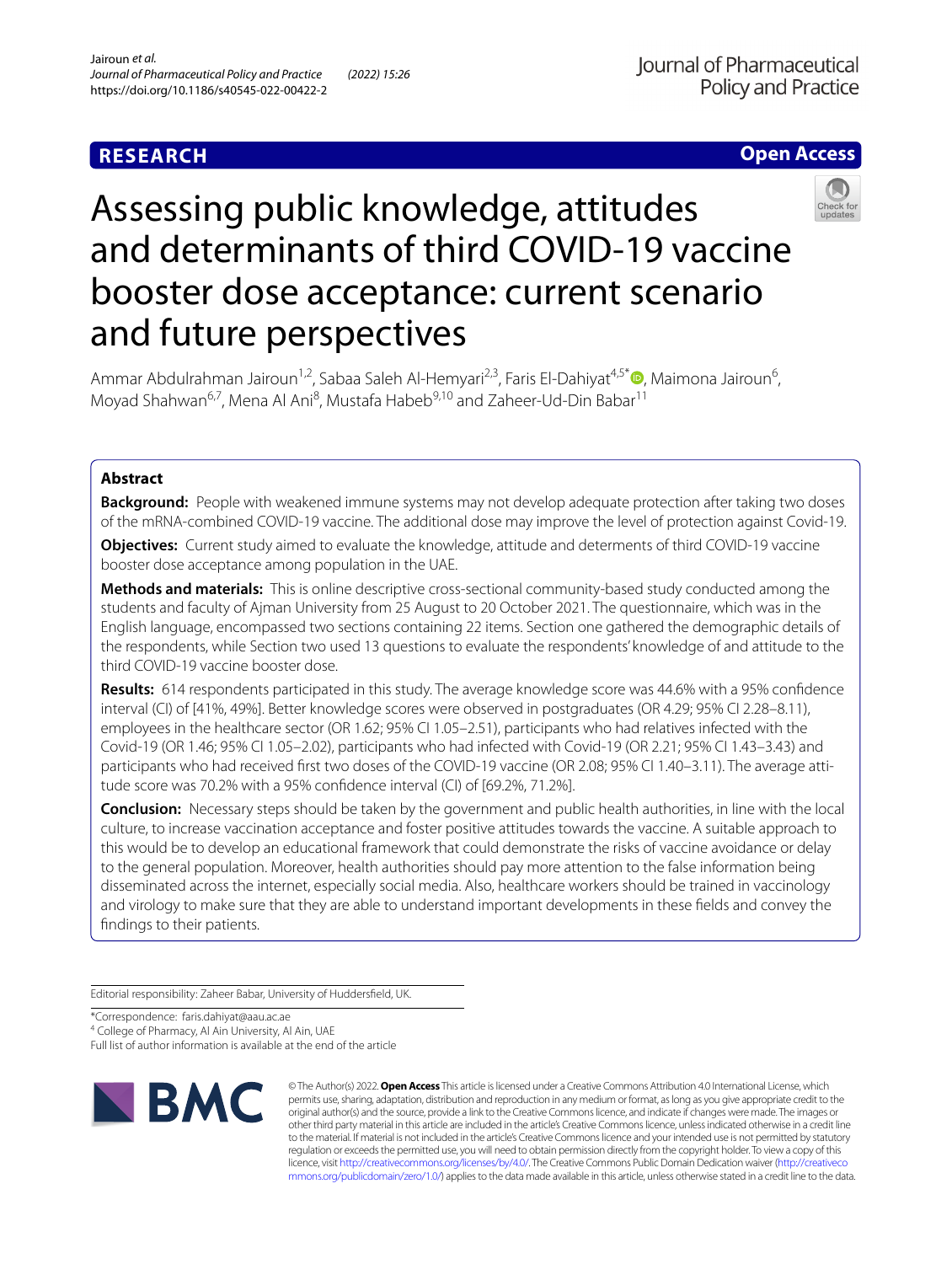**Keywords:** Covid-19, Vaccination, Knowledge, Attitude, Vaccine hesitancy, Acceptance

## **Introduction**

Covid-19 infection caused by Severe Acute Respiratory Syndrome Virus 2 (SARS-CoV-2), resulting in a disease called coronavirus disease 2019 (Covid-19) [[1,](#page-10-0) [2](#page-10-1)]. In March 2020, the World Health Organization (WHO) announced that it had classifed COVID-19 as a pandemic  $[2]$  $[2]$ . The virus that causes Covid-19 appears to spread easily between people and scientists will continue to discover more about how it spreads over time, the available data showed that it spreads through close personal contact (within 6 feet, or 2 m) [[3\]](#page-10-2). Additionally, the virus spreads through released respiratory droplets when an infected person coughs, sneezes, breathes, talks, this spray can be inhaled or enter into the mouth, nose, or eyes of a nearby person [\[4](#page-10-3)]. However, Covid-19 can sometimes be spread by exposure to small droplets or mists that remain in the air for several minutes or hours. This is called airborne transmission  $[5]$  $[5]$ . Signs and symptoms of Covid-19 may appear two to 14 days after exposure  $[6]$  $[6]$ . The period after exposure to the virus and before symptoms appear is called the incubation period [[7\]](#page-10-6). Common signs and symptoms may include: fever, cough, tiredness and loss of taste or smell. Other symptoms of the disease include: shortness of breath or difculty breathing, muscle pain, sore throat, runny nose, headache, chest pain, redness eye (conjunctivitis), nausea, vomiting and diarrhea [\[6](#page-10-5)]. Symptoms of Covid-19 can range from mild to severe, as some people may have only a few symptoms, while others have no symptoms at all [\[8](#page-11-0)]. Some people may feel worse about a week after they start, such as worsening shortness of breath and pneumonia  $[9]$  $[9]$ . The risk of developing severe symptoms of Covid-19 infection increases with age [[10\]](#page-11-2). Also, certain conditions may increase your risk of developing severe symptoms from Covid-19, including: serious heart disease, cancer, chronic obstructive pulmonary disease, having type 1 or type 2 diabetes, obesity, hypertension, smoking, chronic kidney disease, sickle cell disease or thalassemia, pregnancy and asthma  $[11-13]$  $[11-13]$ . The U.S. Food and Drug Administration (FDA) has granted authorization for some COVID-19 vaccines in the United States. FDA has approved many vaccines, to prevent Covid-19 in 16 years and older people  $[14]$  $[14]$ . The vaccine can prevent you from infection with COVID-19 or from developing severe illness if you become infected with the virus that causes it. In addition, the COVID-19 vaccine may provide better protection against infection with COVID-19. A recent study showed that unvaccinated people who had previously had Covid-19 were twice as likely to have a recurrence as those who did get vaccinated  $[15]$  $[15]$ . The Centers for Disease Control and Prevention (CDC) recommend a booster dose for people age 65 or older, some people who have been fully vaccinated and whose immune response has weakened over time, such as people who had an organ transplant [[16,](#page-11-7) [17](#page-11-8)]. People with weakened immune systems may not develop adequate protection after taking two doses of the mRNAcombined COVID-19 vaccine. The additional dose may improve the level of protection against Covid-19. The third dose should be given at least 28 days after the second dose of the mRNA vaccine [[18\]](#page-11-9).

Due to the rise of vaccine hesitancy, developing safe vaccines and demonstrating their efectiveness is no longer enough to fght a disease. Referring to people's general uncertainty towards vaccines and their unwillingness to take them, vaccine hesitancy has been listed among the most pressing issues facing public health [\[19](#page-11-10)], not least in the context of the COVID-19 pandemic.

In a survey of the general population in Saudi Arabia, 64.7% expressed a willingness to take the COVID-19 vaccine [\[20](#page-11-11)]. Another recent study systemically reviewing the extant literature on vaccine acceptance in 33 countries revealed a variation in line with income level and geographical region. For example, Jordan (28.4%) and Kuwait (23.6%), among others, had low acceptance, while Poland (56.3%), Italy (53.7%), and Russia (54.9%) showed moderate acceptance. High acceptance was found to be particularly the case in in eastern Asia, including Malaysia (94.3%), Indonesia (93.3%), and China (91.3%). The conclusion may be drawn that there is a need to enhance the willingness to take the COVID-19 in a number of countries, with the aim of achieving global herd immunity and ending the pandemic [\[21\]](#page-11-12). Several positive reasons for vaccine willingness have been noted, such as helping one's society and improving the country's health situation, which would strengthen its economy [[22,](#page-11-13) [23](#page-11-14)]. On the other hand, vaccine hesitancy occurs for reasons such as mistrust or a lack of confdence—either in the government or in the vaccine itself—in addition to absent information, contradicting official recommendations, and vaccine safety and efectiveness issues [\[24](#page-11-15)–[27\]](#page-11-16). Fortunately, it seems that vaccine hesitancy is declining as more information on the vaccine's safety and efectiveness becomes available [\[24](#page-11-15)]. However, there are still certain factors afecting individuals' decision to take the vaccine that need to be addressed, including sociodemographic factors, such as education level, as well as attitudes, political standpoints, and perceptions of COVID-19 [[28](#page-11-17)[–32](#page-11-18)].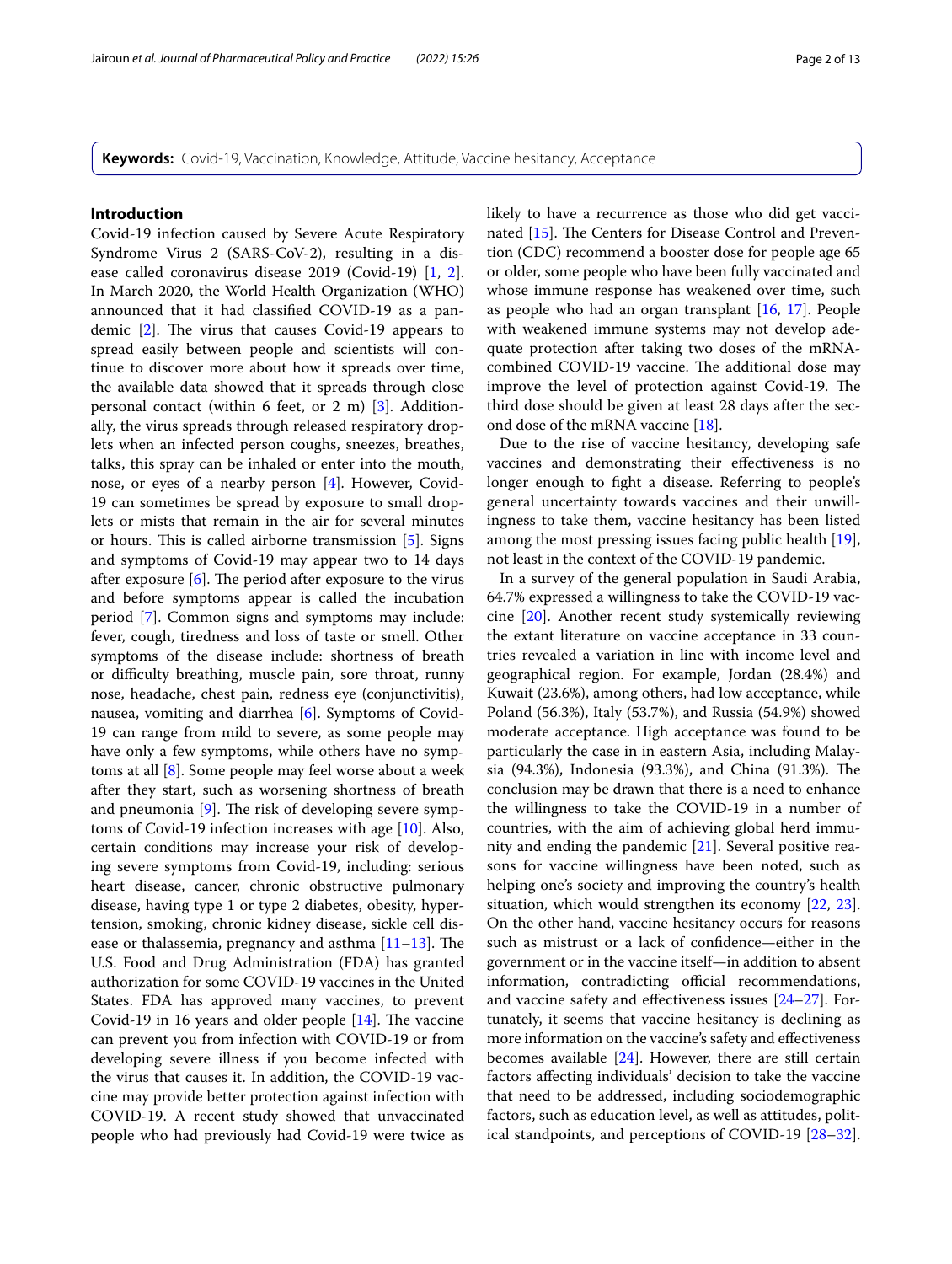Healthcare workers have been found to high vaccine hesitancy, despite their crucial role in fghting the pandemic, whether through modeling good health behavior or actually giving the vaccine. Ref. [[33\]](#page-11-19), reviewing 35 studies on healthcare workers and vaccine hesitancy, found a wide range of vaccination hesitancy levels globally, ranging between 4.3% and 72%. Healthcare workers' perceptions and attitudes towards COVID-19 and its vaccines have been found to be particularly salient to their vaccine hesitancy. Meanwhile, healthcare workers' role, which puts them frst in line to receive the vaccine, as well as their task of administering vaccines to the rest of the population, means that the infuential factors shaping their attitudes towards the vaccine, e.g., knowledge, urgently need to be investigated [\[34](#page-11-20)]. According to a study in the UAE, people with Arabic nationalities were less likely to take a COVID-19 vaccine compared to the rest of the population, while health science students were more likely to get the vaccine than non-health science students. While a vaccine acceptance rate of 56.3% was found among the study participants, they still reported concerns about unforeseen problems (65.5%) and unforeseen side efects  $(35.1%)$  as well as general mistrust  $(47.3%)$ . The study also found that the participants' knowledge of COVID-19 varied signifcantly [\[35](#page-11-21)]. Despite the plentiful vaccination opportunities in the UAE, the novelty of the vaccines themselves is highlighting the issues of vaccine acceptance in the country. Furthermore, there is currently a gap regarding knowledge, perceptions and attitudes towards the COVID-19 vaccine among the general population. To address this gap, this novel work examines the knowledge, perceptions and attitudes towards the COVID-19 vaccine in the UAE, specifcally the willingness to receive the third COVID-19 booster dose.

## **Materials and methods**

## **Study design and setting**

This descriptive, cross-sectional analytical study was performed on the community of the faculty and students at Ajman University (AU). The aim was to evaluate their knowledge of and attitude towards receiving a third COVID-19 vaccine dose (hereafter, COVID-19 vaccine booster). Potential respondents were sent an online link via email, and the data collection period was from 25 August to 20 October 2021.

## **Study participants (inclusion and exclusion criteria)**

The target population comprised the students and faculty of AU, including UAE nationals as well as resident nonnationals. The following were used as inclusion criteria: (1) aged 18 years and above and (2) willing to participate in the study.

## **Questionnaire design**

We performed a pilot study in AU towards the end of August 2021 as no work has thus far examined this topic in the context of the UAE. Previous studies exploring knowledge of and attitude towards the COVID-19 vaccine [\[36](#page-11-22)[–38](#page-11-23)] were drawn upon to develop the pilot questionnaire. Subsequently, we constructed a selfadministered questionnaire based on pre-existing surveys; hereby, all key points of the subject under study were incorporated and the questionnaire was tailored to ft the UAE context. Experts in the subject were asked to review and evaluate the design, content, and relevance of the questionnaire as well as assess its comprehensibility and readability. Three lecturers in pharmacy at AU were then asked to validate the questionnaire, which was consequently modified slightly based on their feedback. The pilot study was then performed on 55 participants using the designed survey before it was fully implemented on the study population.

The questionnaire's quantitative content validity was estimated by calculating Lawshe's content validity ratio (CVR) [[39\]](#page-11-24) for each item. All items that scored at least 0.78 were considered acceptable; those not achieving the threshold value of 0.78 were removed from the fnal questionnaire [[39\]](#page-11-24). Next, the mean CVR value of the retained items was calculated to obtain the content-validity index (CVI). The CVI of 0.85 indicated that the questionnaire's final validity is acceptable  $[40]$ . The reliability of the survey was assured through the modifcations based on the results from the abovementioned pilot study. Furthermore, as the pilot study raised no issues with the survey instrument, it was used in the principal study, with the abovementioned minor modifications. The pilot study participants were not included in the final analysis. The reliability of the questionnaire was further ensured by calculating Cronbach's  $\alpha$ ; the α-value of 0.75 demonstrated that the internal consistency is acceptable.

The questionnaire was in English and incorporated 22 items in two sections. The items in section one collected the demographic details of the respondents, such as age, sex, employment status and level of education. The 13 items in section two aimed to capture the respondents' knowledge of and attitude towards the COVID-19 vaccine booster.

## **Questionnaire scoring**

The respondents' knowledge of the COVID-19 vaccine booster was measured using one item, namely the question "Do you know about the third COVID-19 vaccine booster dose?" Possible answers for this item were "yes" (scoring "1") and "no" or "don't know" (both scoring "0"). The remaining 12 items assessed the respondents'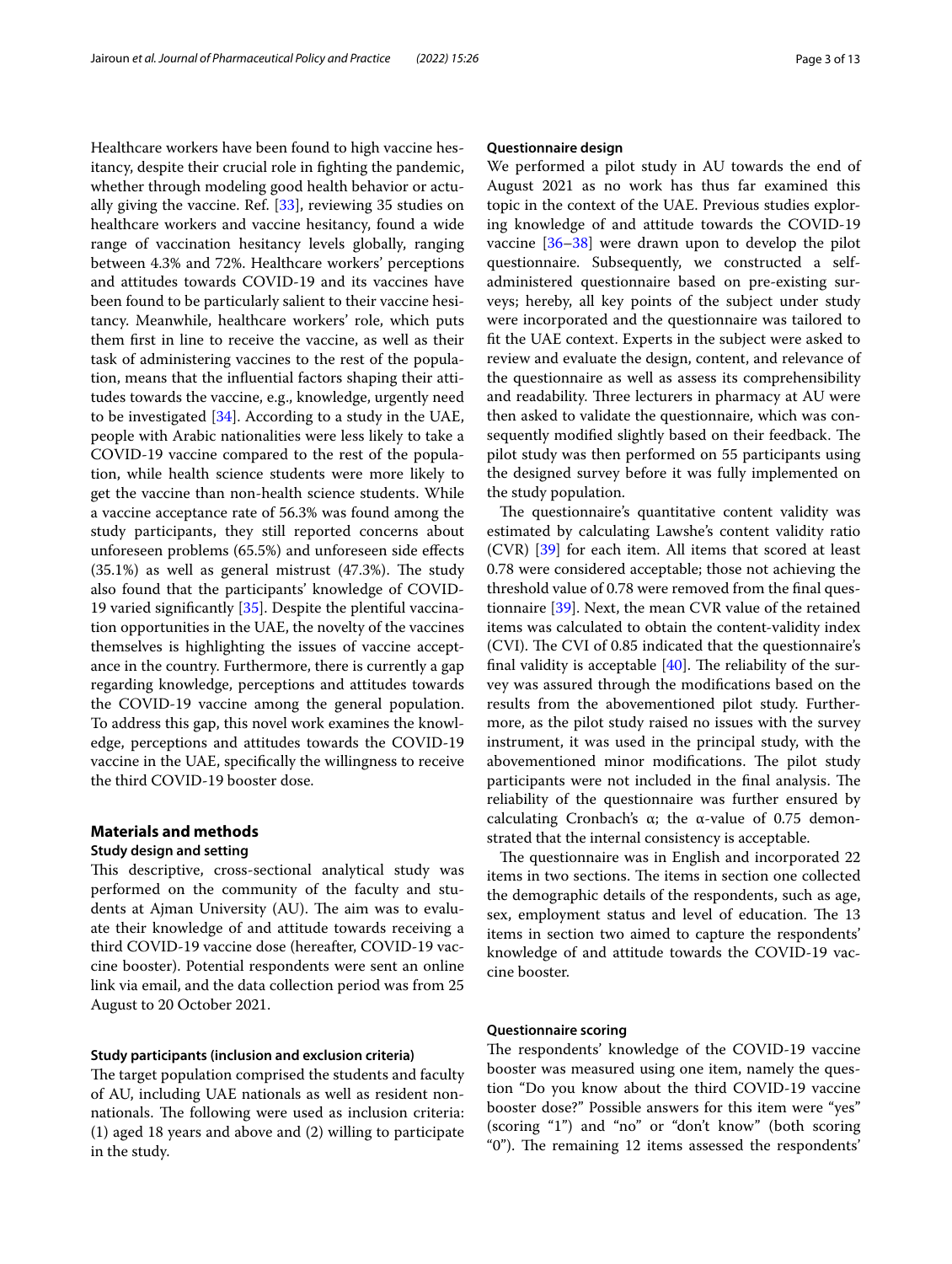attitudes towards the COVID-19 vaccine booster using a 5-point Likert scale  $(0=$ "strongly disagree", 1 = "disagree",  $2$ ="neutral",  $3$ ="agree" and  $4$ ="strongly agree"). The grading of the 12 items was achieved by summing the raw Likert-scale scores for each respondent. Based on this, a percentage between 0 and 100% was calculated for each respondent, reflecting their general attitude towards the COVID-19 vaccine booster.

## **Sample size and sampling technique**

As highlighted above, a pilot study was used to estimate a suitable sample size for the fnal survey. Hereby, the pilot questionnaire was sent via email to the target population, i.e., the students and faculty at AU ( $n=100$ ); 55 responses were received, giving a response rate of 55%. The calculation of the sample size for the fnal survey was based on the pilot respondents' answers to the question "Do you know about the third COVID-19 vaccine booster dose?", to which around 50% responded "yes". The selected alpha level of 5% meant a confidence interval (CI) of 95%. The precision (*D*) of the 95% CI was set to 5%, giving a maximum width of 10% for the 95% CI. Thus, assuming a nonresponse rate of 40%, a sample size of 640 participants was considered to be suitable. Potential respondents were contacted with the assistance of the Admission and Registration Department at AU, which provided an Excel spreadsheet listing the names, colleges, study years, and email addresses of the students and faculty at AU. Simple random sampling based on the identifcation (ID) number was used to select potential respondents. Thereafter, the pre-selected respondents were stratifed according to their department and college.

## **Questionnaire administration**

The self-administered questionnaire was sent to the randomly selected potential respondents from AU via an online link sent to their emails. On the questionnaire itself, the frst page clarifed the study's nature and purpose. Respondents were considered to have consented to participate if they proceeded to the next page. Nonrespondents were sent reminder emails every month, and all respondents who completed the study received a thank-you message in an email. No incentives of any kind were offered to the respondents in return for their completing the survey.

## **Ethical considerations**

The Institutional Ethical Review Committee of AU approved this study. All individuals who participated in the survey did so voluntarily. The study purpose was outlined on the cover page of the questionnaire, and respondents' continuing to the subsequent page were assumed to have given their consent. Respondents' identities were not recorded in any way, and they were assured of their confdentiality.

#### **Statistical analysis**

The statistical analysis was performed via the Statistical Package for the Social Sciences software version 24 (SPSS; IBM Corp., Armonk, NY, USA). Percentage and frequency were used to present the qualitative variables, while the quantitative variables were presented as mean $\pm$ standard deviation (SD). The correlations between knowledge of the COVID-19 vaccine booster and the demographic factors were assessed using a Chisquare test. Diferences across groups in the quantitative variables were evaluated using unpaired Student's t-tests, non-parametric versions, and one-way ANOVA. To investigate the factors afecting respondents' attitude and willing to get the third COVID-19 booster dose, the median score was calculated by categorize the attitude score into dichotomous/binary outcome. In doing so, 34 was calculated as the median score. This dichotomous outcome variable mentioned above was then used in logistic regression models. Variable selection and model building were achieved using the stepwise method. Statistical signifcance was assumed for *p*-values below 0.05.

## **Results**

## **Demographic and baseline characteristics**

The demographic factors of the participants are presented in Table [1.](#page-4-0) A total of 614 respondents participated in this study. Among the total,  $69.1\%$  ( $n=424$ ) were female and 30.9% ( $n = 190$ ) male. The age of the participant was detailed as follows: 191 (31.1%) aged 18–22, 236 (38.4%) aged 23–26, 131 (21.3%) aged 27–30, 30 (4.9%) aged 31–36 and 26 (4.2%) aged  $\geq$  37. Of the total, 22.1% were Emirati, 22.1% were African, 19.7% were Western, 28% were Asian and 8% were Arabic. The educational levels reported were 118 (19.2%) had primary school/elementary, 195 (31.8%) had secondary education, 162 (26.4%) had diploma, 66 (10.7%) were university degree holders and 73 (11.9%) were postgraduates. Among the total subjects, 24.3% (*n*=149) were students, 19.5% (*n*=120) were unemployed,  $26.5\%$  ( $n=163$ ) were employee in health sector and 29.6%  $(n=182)$  were employee in non-health sector. Of the total participants, 11.7% have chronic diseases, 37.5% have relatives who infected with the Covid-19, 16.3% have infected with Covid-19, 77% have received frst two doses of the COVID-19 vaccine and 10.3% have admitted to hospital due to Covid-19 symptoms.

## **Participant's knowledge about third COVID‑19 vaccine booster dose**

The average knowledge score was 44.6% with a 95% confidence interval (CI) of [41%, 49%]. The knowledge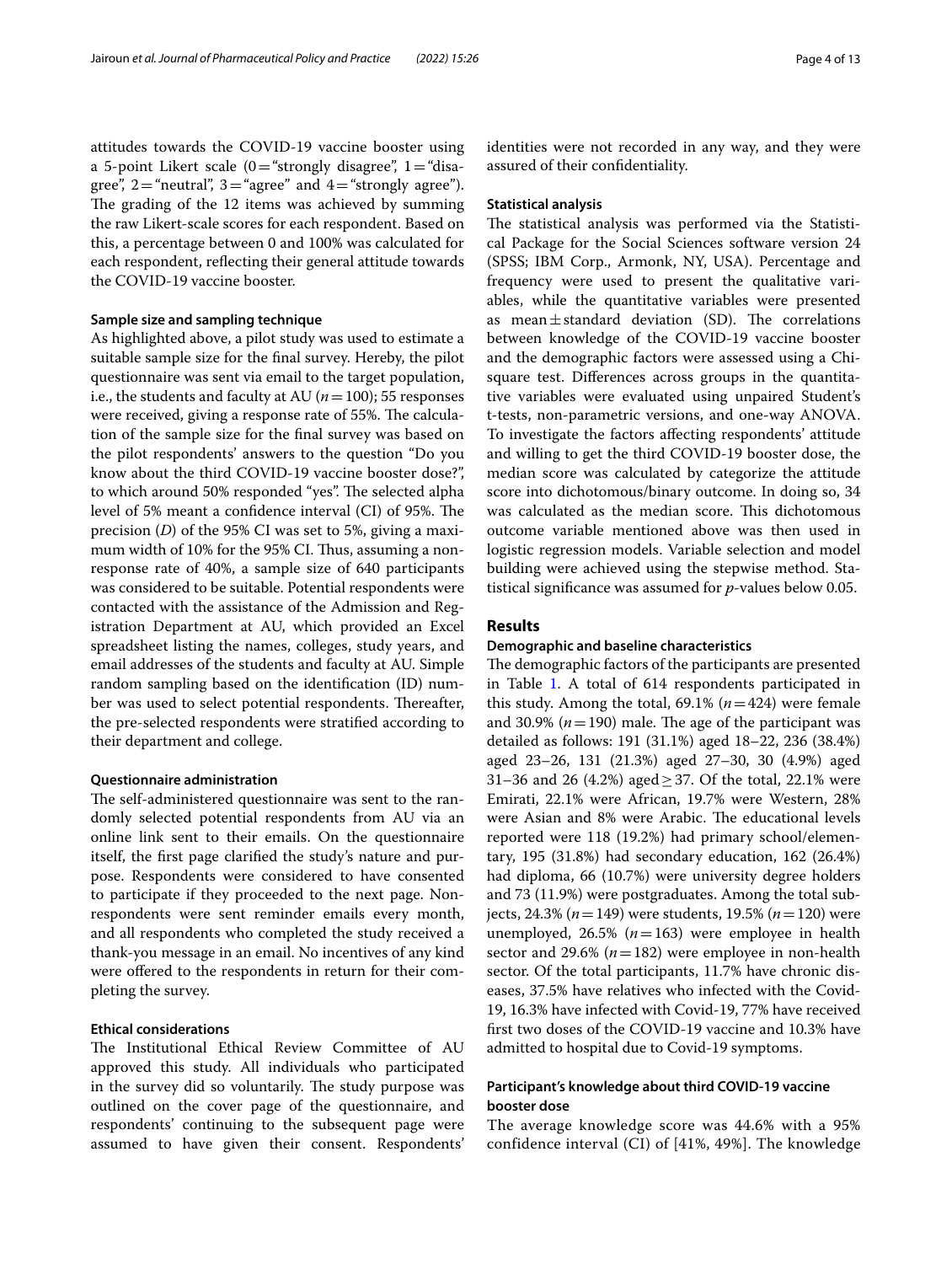<span id="page-4-0"></span>

| <b>Table 1</b> Demographic characteristics of study participants ( $n = 614$ ) |
|--------------------------------------------------------------------------------|
|--------------------------------------------------------------------------------|

| Demographic                                                      | Groups                        | Frequency | Percentage (%) |
|------------------------------------------------------------------|-------------------------------|-----------|----------------|
| Gender                                                           | Male                          | 190       | 30.9           |
|                                                                  | Female                        | 424       | 69.1           |
| Age                                                              | $18 - 22$                     | 191       | 31.1           |
|                                                                  | $23 - 26$                     | 236       | 38.4           |
|                                                                  | $27 - 30$                     | 131       | 21.3           |
|                                                                  | $31 - 36$                     | 30        | 4.9            |
|                                                                  | $\geq$ 37                     | 26        | 4.2            |
| Nationality                                                      | Emirati                       | 136       | 22.1           |
|                                                                  | African                       | 136       | 22.1           |
|                                                                  | Western                       | 121       | 19.7           |
|                                                                  | Asian                         | 172       | 28             |
|                                                                  | Arabic                        | 49        | 8              |
| Education                                                        | Primary school/elementary     | 118       | 19.2           |
|                                                                  | Secondary education           | 195       | 31.8           |
|                                                                  | Diploma                       | 162       | 26.4           |
|                                                                  | University degree             | 66        | 10.7           |
|                                                                  | Post-graduate degree          | 73        | 11.9           |
| Employment                                                       | Student                       | 149       | 24.3           |
|                                                                  | Unemployed                    | 120       | 19.5           |
|                                                                  | Employee in health sector     | 163       | 26.5           |
|                                                                  | Employee in non-health sector | 182       | 29.6           |
| Do you have any chronic diseases                                 | Yes                           | 72        | 11.7           |
|                                                                  | No                            | 542       | 88.3           |
| Do you have any of your relatives who infected with the Covid-19 | Yes                           | 230       | 37.5           |
|                                                                  | <b>No</b>                     | 384       | 62.5           |
| Have you ever infected with Covid-19                             | Yes                           | 100       | 16.3           |
|                                                                  | No                            | 514       | 83.7           |
| Have you received first two doses of the COVID-19 vaccine        | Yes                           | 473       | 77             |
|                                                                  | No                            | 141       | 23             |
| Have you admitted to hospital due to COVID-19 symptoms           | Yes                           | 63        | 10.3           |
|                                                                  | No                            | 551       | 89.7           |

about third COVID-19 vaccine booster dose was evaluated by asking the participants "Do you know about third COVID-19 vaccine booster dose."

Table [2](#page-5-0) displays the results of logistic regression analysis for the factors influence the knowledge about third COVID-19 vaccine booster dose. The results of this procedure showed that better knowledge scores were observed in postgraduates (OR 4.29; 95% CI 2.28–8.11), employees in the healthcare sector (OR 1.62; 95% CI 1.05–2.51), participants who had relatives infected with the Covid-19 (OR 1.46; 95% CI 1.05– 2.02), participants who had infected with Covid-19 (OR 2.21; 95% CI 1.43–3.43) and participants who had received first two doses of the COVID-19 vaccine (OR 2.08; 95% CI 1.40–3.11).

## **Participant's attitude about the third COVID‑19 vaccine booster dose**

The average attitude score was 70.2% with a 95% confidence interval (CI) of  $[69.2\%, 71.2\%]$ . The attitude towards third COVID-19 vaccine booster dose was evaluated by asking the participants 12 questions.

Table [3](#page-6-0) shows the attitude about third COVID-19 vaccine booster dose according to demographics. Among the studied variables, the univariate analysis revealed that gender  $(P=0.002)$ , nationality  $(P=0.01)$ , education ( $P=0.001$ ) Employment status ( $P=0.001$ ), having chronic diseases  $(P=0.001)$ , having relatives infected with the Covid-19 (*P*<0.001), being infected with Covid-19 (*P*<0.001), received frst two doses of the COVID-19 vaccine  $(P<0.001)$  and being admitted to hospital due to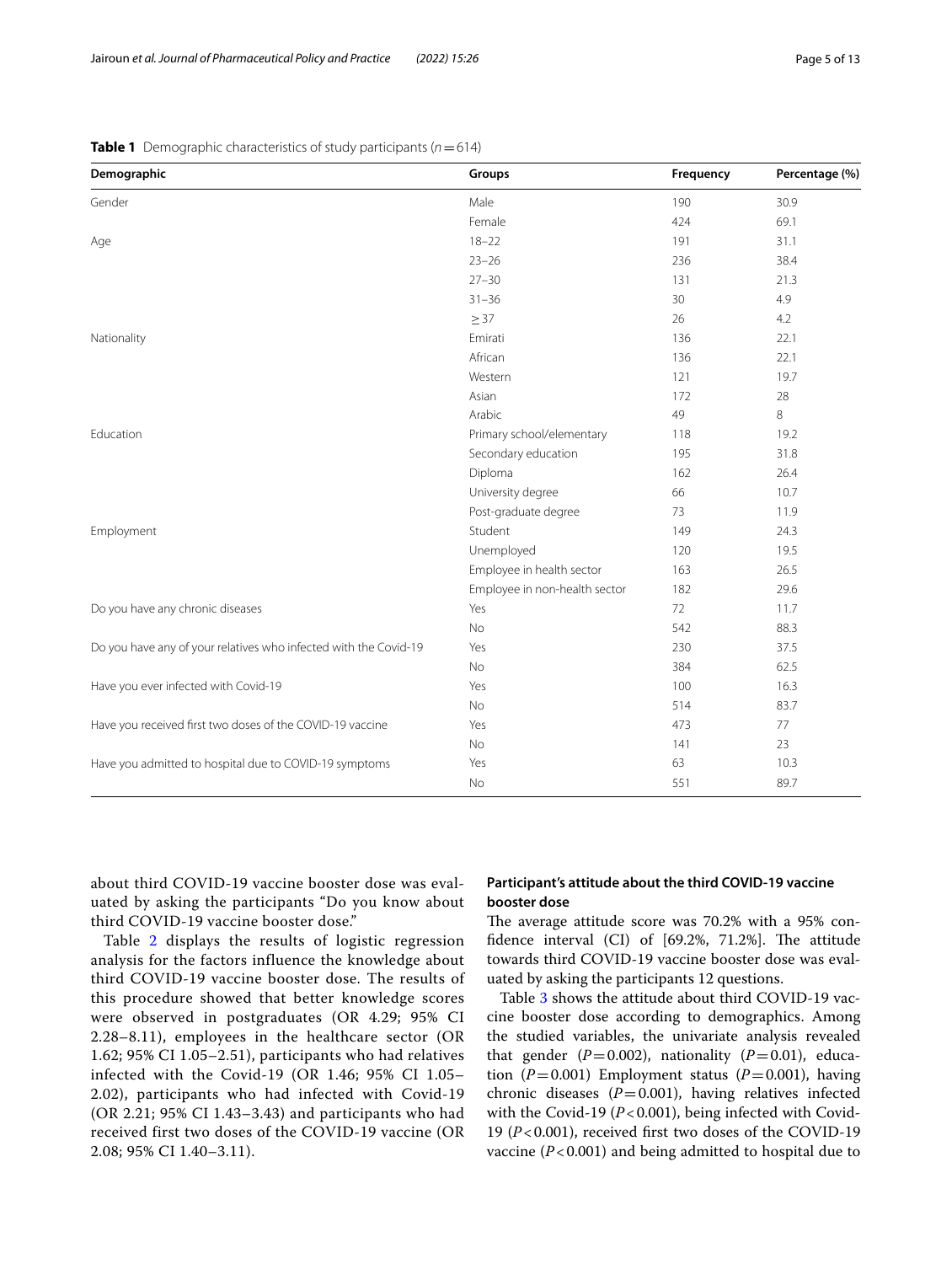| Demographic                                                      | Groups                        | Estimate (%) |           | Participants knowledge |             |            |
|------------------------------------------------------------------|-------------------------------|--------------|-----------|------------------------|-------------|------------|
|                                                                  |                               |              | <b>OR</b> | 95% CI                 |             | P-value    |
|                                                                  |                               |              |           |                        | Lower Upper |            |
| Gender                                                           | Male                          | 88 (46.3)    | Ref.      |                        |             |            |
|                                                                  | Female                        | 186 (43.9)   | 0.91      | 0.64                   | 1.28        | 0.57       |
| Age                                                              | $18 - 22$                     | 78 (40.8)    | Ref.      |                        |             |            |
|                                                                  | $23 - 26$                     | 110 (46.6)   | 1.27      | 0.86                   | 1.86        | 0.23       |
|                                                                  | $27 - 30$                     | 60(45.8)     | 1.22      | 0.78                   | 1.92        | 0.38       |
|                                                                  | $31 - 36$                     | 15(50)       | 1.45      | 0.67                   | 3.13        | 0.35       |
|                                                                  | $\geq$ 37                     | 11(42.3)     | 1.06      | 0.46                   | 2.44        | 0.89       |
| Nationality                                                      | Emirati                       | 58 (42.6)    | Ref.      |                        |             |            |
|                                                                  | African                       | 61(44.9)     | 1.09      | 0.68                   | 1.77        | 0.71       |
|                                                                  | Western                       | 44 (36.4)    | 0.77      | 0.46                   | 1.27        | 0.30       |
|                                                                  | Asian                         | 82 (47.7)    | 1.23      | 0.78                   | 1.93        | 0.38       |
|                                                                  | Arabic                        | 29 (59.2)    | 1.95      | 1.01                   | 3.78        | 0.05       |
| Education                                                        | Primary school/elementary     | 45 (38.1)    | Ref.      |                        |             |            |
|                                                                  | Secondary education           | 84 (43.1)    | 1.23      | 0.77                   | 1.96        | 0.39       |
|                                                                  | Diploma                       | 65(40.1)     | 1.09      | 0.67                   | 1.77        | 0.74       |
|                                                                  | University degree             | 27(40.9)     | 1.12      | 0.61                   | 2.08        | 0.71       |
|                                                                  | Post-graduate degree          | 53 (72.6)    | 4.29      | 2.28                   | 8.11        | $< 0.001*$ |
| Employment                                                       | Student                       | 64 (43.0)    | Ref.      |                        |             |            |
|                                                                  | Unemployed                    | 48 (40.0)    | 0.88      | 0.54                   | 1.44        | 0.63       |
|                                                                  | Employee in non-health sector | 62 (38.0)    | 0.82      | 0.512                  | 1.28        | 0.38       |
|                                                                  | Employee in health sector     | 100 (54.9)   | 1.62      | 1.05                   | 2.51        | $0.03*$    |
| Do you have any chronic diseases                                 | Yes                           | 33 (45.8)    | 1.06      | 0.65                   | 1.73        | 0.83       |
|                                                                  | <b>No</b>                     | 241(44.5)    | Ref.      |                        |             |            |
| Do you have any of your relatives who infected with the Covid-19 | Yes                           | 116 (50.4)   | 1.46      | 1.05                   | 2.02        | $0.025*$   |
|                                                                  | <b>No</b>                     | 158(41.1)    | Ref.      |                        |             |            |
| Have you ever infected with Covid-19                             | Yes                           | 61(61)       | 2.21      | 1.43                   | 3.43        | $< 0.001*$ |
|                                                                  | No                            | 213 (41.4)   | Ref.      |                        |             |            |
| Have you received first two doses of the COVID-19 vaccine        | Yes                           | 230 (48.6)   | 2.08      | 1.40                   | 3.11        | $< 0.001*$ |
|                                                                  | No                            | 44 (31.2)    | Ref.      |                        |             |            |
| Have you admitted to hospital due to COVID-19 symptoms           | Yes                           | 43 (68.3)    | 2.98      | 1.71                   | 5.19        | $< 0.001*$ |
|                                                                  | No                            | 231 (41.9)   | Ref.      |                        |             |            |

## <span id="page-5-0"></span>**Table 2** Participants knowledge according to demographic variables

*P*-values less than 0.05 were considered statistically signifcant, OR, odds ratio; CI, confdence interval

COVID-19 symptoms  $(P<0.001)$  were associated with the attitude towards third COVID-19 vaccine booster dose.

Table [4](#page-7-0) shows the results of each questions related to the attitude towards third COVID-19 vaccine booster dose,

## **Factors infuencing the attitude towards third COVID‑19 vaccine booster dose**

Table [5](#page-8-0) displays the of multivariate regression model applied to demographic factors. To select the set of the factors that jointly infuence the attitude towards

third COVID-19 vaccine booster dose. The results of this procedure showed that better attitude towards third COVID-19 vaccine booster dose were observed in unemployed participants (OR 2.47; 95% CI 2.14– 2.86), employee in non-health sector (OR 2.052; 95% CI 1.89–2.23), employee in health sector (OR 1.611; 95% CI 1.49–1.74), participants who had relatives infected with the Covid-19 (OR 1.183; 95% CI 1.057–1.323), those had infected with Covid-19 (OR 1.25; 95% CI 1.08–1.44), those who received frst two doses of the COVID-19 vaccine (OR 1.08; 95% CI 1.02–1.15) and those who had admitted to hospital due to COVID-19 symptoms (OR 2.25; 95% CI 1.84– 2.74).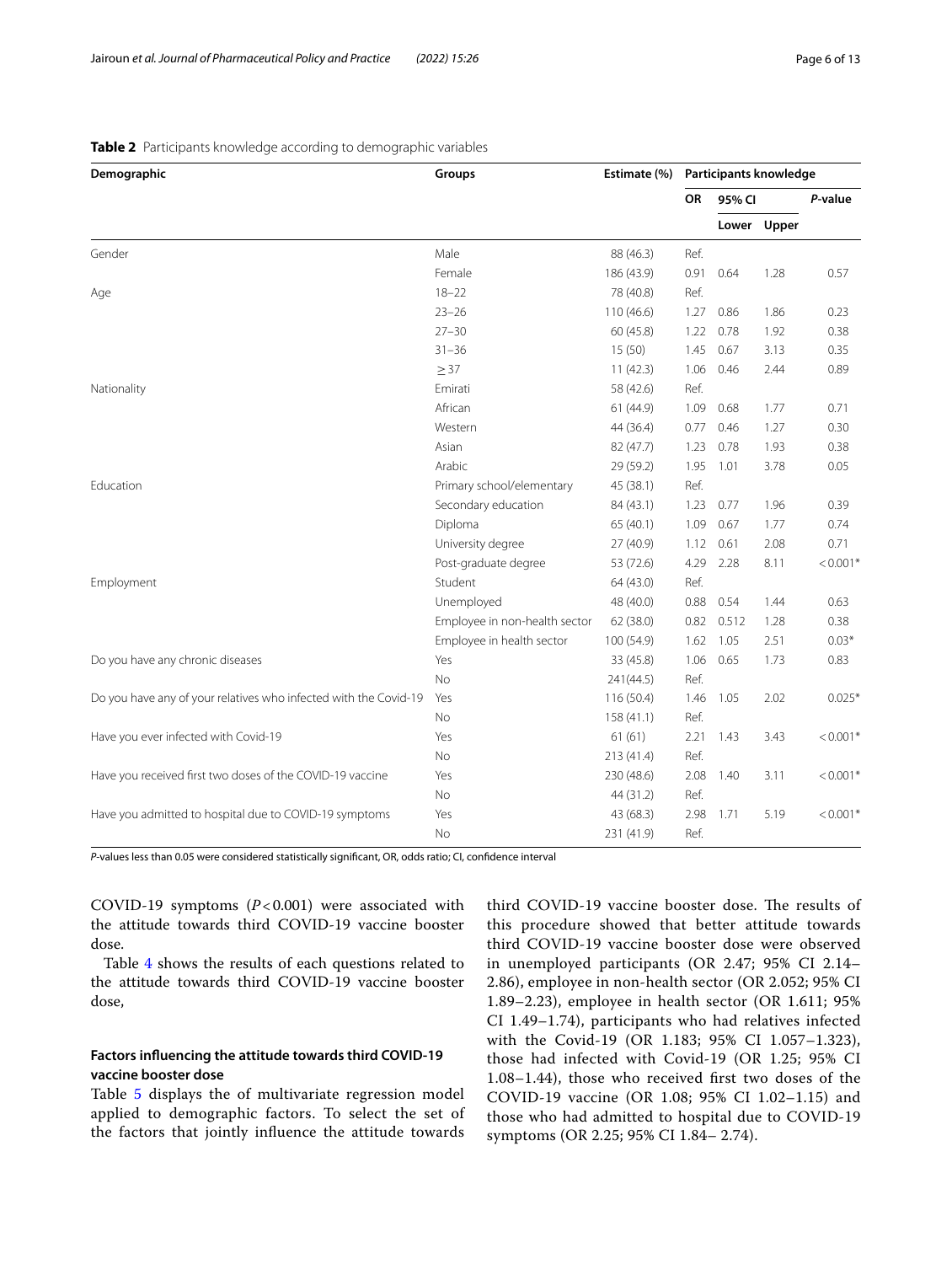<span id="page-6-0"></span>**Table 3** Participants attitude about the third COVID-19 vaccine booster dose according to demographic variables

| Demographic                                                      | Groups                        |               | Participants attitude |        |            |  |
|------------------------------------------------------------------|-------------------------------|---------------|-----------------------|--------|------------|--|
|                                                                  |                               | Mean $\pm$ SD |                       | Median | P-value    |  |
| Gender                                                           | Male                          | 69.243        | 0.895                 | 70.86  | 0.207      |  |
|                                                                  | Female                        | 70.602        | 0.599                 | 70.81  |            |  |
| Age                                                              | $18 - 22$                     | 70.910        | 0.891                 | 70.44  | 0.138      |  |
|                                                                  | $23 - 26$                     | 69.677        | 0.801                 | 70.34  |            |  |
|                                                                  | $27 - 30$                     | 68.655        | 1.075                 | 70.81  |            |  |
|                                                                  | $31 - 36$                     | 73.819        | 2.247                 | 79.2   |            |  |
|                                                                  | $\geq$ 37                     | 72.917        | 2.414                 | 70.88  |            |  |
| Nationality                                                      | Emirati                       | 71.829        | 1.043                 | 70.80  | $0.01*$    |  |
|                                                                  | African                       | 67.907        | 1.043                 | 68.7   |            |  |
|                                                                  | Western                       | 67.269        | 1.106                 | 67.5   |            |  |
|                                                                  | Asian                         | 71.669        | 0.928                 | 71.8   |            |  |
|                                                                  | Arabic                        | 73.895        | 1.738                 | 75     |            |  |
| Education                                                        | Primary school/elementary     | 72.087        | 1.024                 | 71.8   | $0.001*$   |  |
|                                                                  | Secondary education           | 69.701        | 0.797                 | 70.87  |            |  |
|                                                                  | Diploma                       | 65.985        | 0.874                 | 68.8   |            |  |
|                                                                  | University degree             | 64.173        | 1.369                 | 70.8   |            |  |
|                                                                  | Post-graduate degree          | 83.134        | 1.302                 | 85.4   |            |  |
| Employment                                                       | Student                       | 53.929        | 0.458                 | 56.2   | $0.001*$   |  |
|                                                                  | Unemployed                    | 66.719        | 0.511                 | 66.6   |            |  |
|                                                                  | Employee in non-health sector | 72.699        | 0.438                 | 72.9   |            |  |
|                                                                  | Employee in health sector     | 83.516        | 0.415                 | 81.3   |            |  |
| Do you have any chronic diseases                                 | Yes                           | 60.590        | 1.395                 | 60.4   | $0.001*$   |  |
|                                                                  | No                            | 71.456        | 0.509                 | 70.8   |            |  |
| Do you have any of your relatives who infected with the Covid-19 | Yes                           | 81.739        | 0.560                 | 79.2   | $< 0.001*$ |  |
|                                                                  | No                            | 63.260        | 0.434                 | 66.7   |            |  |
| Have you ever infected with Covid-19                             | Yes                           | 88.000        | 0.951                 | 85.4   | $< 0.001*$ |  |
|                                                                  | No                            | 66.715        | 0.420                 | 68.7   |            |  |
| Have you received first two doses of the COVID-19 vaccine        | Yes                           | 71.921        | 0.548                 | 70.83  | $< 0.001*$ |  |
|                                                                  | No                            | 64.347        | 1.004                 | 66.6   |            |  |
| Have you admitted to hospital due to COVID-19 symptoms           | Yes                           | 91.534        | 1.261                 | 89.6   | $< 0.001*$ |  |
|                                                                  | No                            | 67.740        | 0.426                 | 70.8   |            |  |

\* *P*-values less than 0.05 were considered statistically signifcant, P-values obtained from the Kruskal–Wallis and Mann–Whitney U tests

## **Discussion**

The COVID-19 vaccines have been proven to be safe and efective against the disease, and governments across the world have been putting in eforts to relay this information to their populations. Nonetheless, there remain barriers to the public's willingness to receive the vaccine. To efectively fght against the pandemic, it is necessary to stop the transmission of the virus through herd immunity, which requires a vaccination rate of at least 82% and, hence, strong willingness to vaccinate and low vaccine hesitancy  $[41]$  $[41]$  $[41]$ . This shows the importance of determining which factors infuence individuals' vaccine hesitancy and acceptance, which will allow important policy changes to be made and enable public health authorities to develop conceptual frameworks and campaigns that can educate the general population, raising their awareness of the importance of taking the vaccine [\[42](#page-11-27)]. As yet, there has been an absence of published evidence on the UAE population's knowledge, perceptions and attitudes towards the booster dose.

We found that only 44.6% of the participants knew about the booster dose, meaning that more than half of the participants had a low knowledge level on this issue. A substantial body of prior research has established a similar lack of knowledge about COVID-19 vaccines [[35](#page-11-21), [43](#page-11-28)–[45](#page-11-29)]. In the present study, this lack of knowledge may be linked to the lack of information dissemination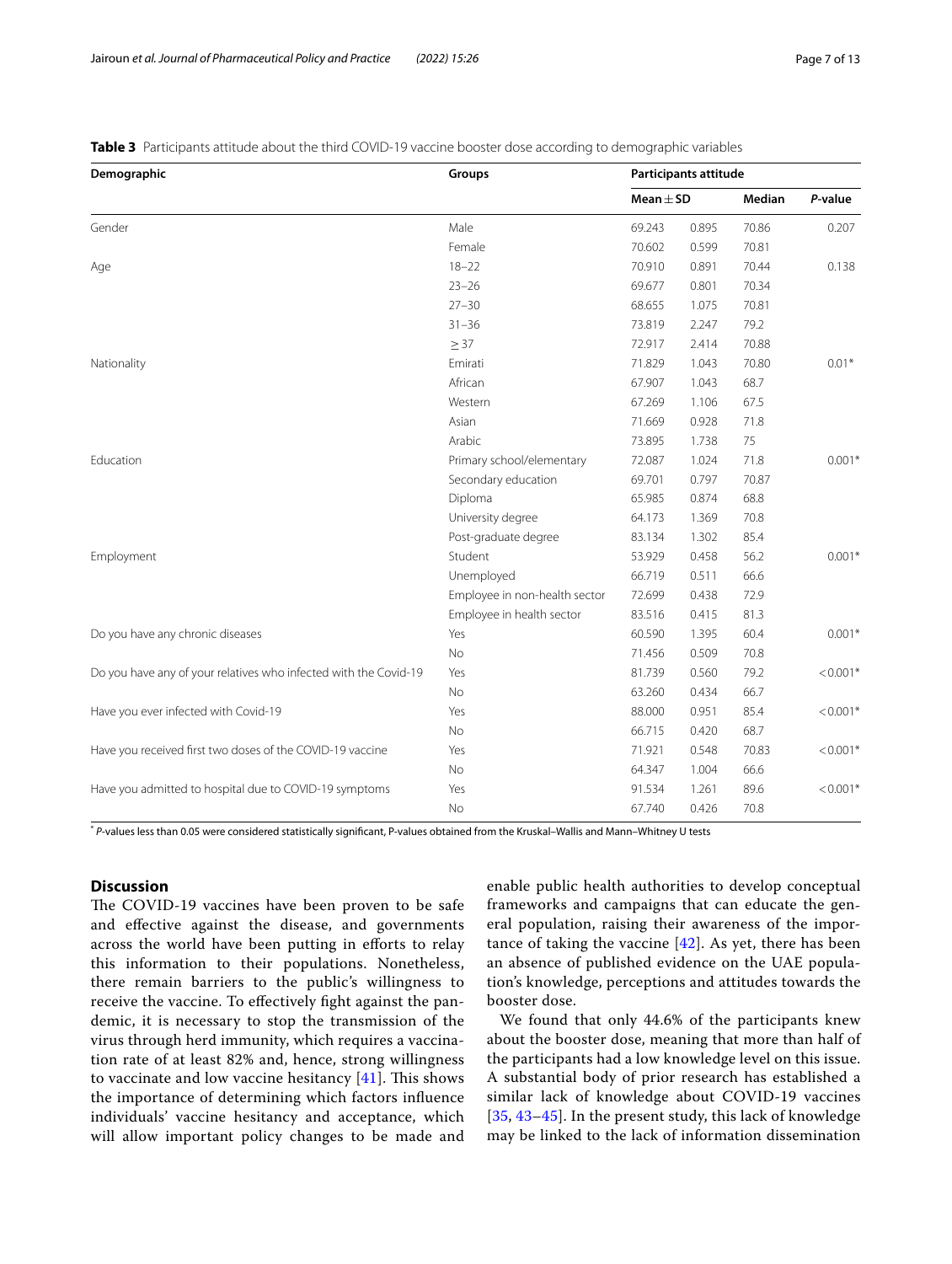| Table 4 Participants' attitude about the third COVID-19 vaccine booster dose                                                 |                      |               |                 |                  |         |                |                 |                 |                   |                  |  |
|------------------------------------------------------------------------------------------------------------------------------|----------------------|---------------|-----------------|------------------|---------|----------------|-----------------|-----------------|-------------------|------------------|--|
| Attitude items                                                                                                               | Strongly<br>disagree |               | disagree        |                  | Neutral |                | agree           |                 | Strongly<br>agree |                  |  |
|                                                                                                                              |                      | ಕ್ಗ           | щ               | ℅                |         | ℅              |                 | ℅               |                   | ৡ                |  |
| Third vaccine dose (COVID-19 vaccine booster) help increase your immunity against the virus                                  |                      | $\frac{3}{2}$ | $\overline{0}$  | $\frac{1}{3}$    | 75      | 12.2           | 165             | 26.9            | 353               | 57.5             |  |
| Is it very dangerous for health using third dose vaccine (COVID-19 vaccine booster)? (reverse scored)                        | $\overline{8}$       | 29.5          | 204             | 33.2             | 124     | 20.2           | 8               | 9.8             | 45                | 73               |  |
| Third vaccine dose (COVID-19 vaccine booster) increase allergic reactions. (reverse scored)                                  | $\frac{8}{10}$       | 19.2          | 195             | $\frac{8}{21.8}$ | 162     | 26.4           | 8               | 107             | 73                | 11.9             |  |
| Third vaccine dose (COVID-19 vaccine booster) increase autoimmune diseases. (reverse scored                                  | 59                   | 10.6          | 162             | 26.4             | 161     | 26.2           | 138             | 22.5            | 88                | 143              |  |
| The newly third vaccine dose (COVID-19 vaccine booster) is safe and effective                                                |                      | $\frac{3}{2}$ | $\geq$          | 2.8              |         | 12.5           | 198             | 32.2            | 320               | 52.1             |  |
| The third vaccine dose (COVID-19 vaccine booster) is essential for UAE                                                       | Ō                    |               | $\overline{30}$ | 4.9              |         | 18.1           | 189             | 30.8            | 275               | 44.8             |  |
| I will encourage my family, friends and relatives to get the third vaccine dose (COVID-19 vaccine booster)                   |                      |               | 23              | 3.7              |         | $\frac{6}{11}$ | $\frac{18}{18}$ | 29.5            | 330               | 53.7             |  |
| will take third vaccine dose (COVID-19 vaccine booster) without any hesitation, if it is available in my country             | ७                    | $\frac{1}{2}$ | 34              | 53               | 52      | 6.5            | $\equiv$        | $\frac{81}{18}$ | $\frac{1}{4}$     | 66.9             |  |
| it is not possible to reduce the prevalence of COVID-19 without a third vaccine dose (COVID-19 vaccine booster)              | $\infty$             |               | $\overline{5}$  | 5.0              | 124     | 20.2           | 168             | 27.4            | 283               | 46.1             |  |
| worry about serious unknown long-term effects of the third vaccine dose (COVID-19 vaccine booster) in the future             | 5                    | 5.0           | 103             | 16.8             | 198     | 32.2           | 152             | 24.8            | 130               | 21.2             |  |
| believe that third vaccine dose (COVID-19 vaccine booster) make a lot of money for pharmaceutical companies (reverse scored) |                      | $\frac{8}{1}$ | $\overline{4}$  | 7.7              | 149     | 24.3           | 233             | 37.9            | 174               | 28.3             |  |
| believe that first two doses of the COVID-19 vaccine gives the safest protection (reverse scored)                            | 29                   | 4.7           | 97              | 15.8             | 172     | 28.0           | 199             | 32.4            | $\frac{1}{1}$     | $\overline{191}$ |  |
| F, frequency; %, percentage                                                                                                  |                      |               |                 |                  |         |                |                 |                 |                   |                  |  |

<span id="page-7-0"></span>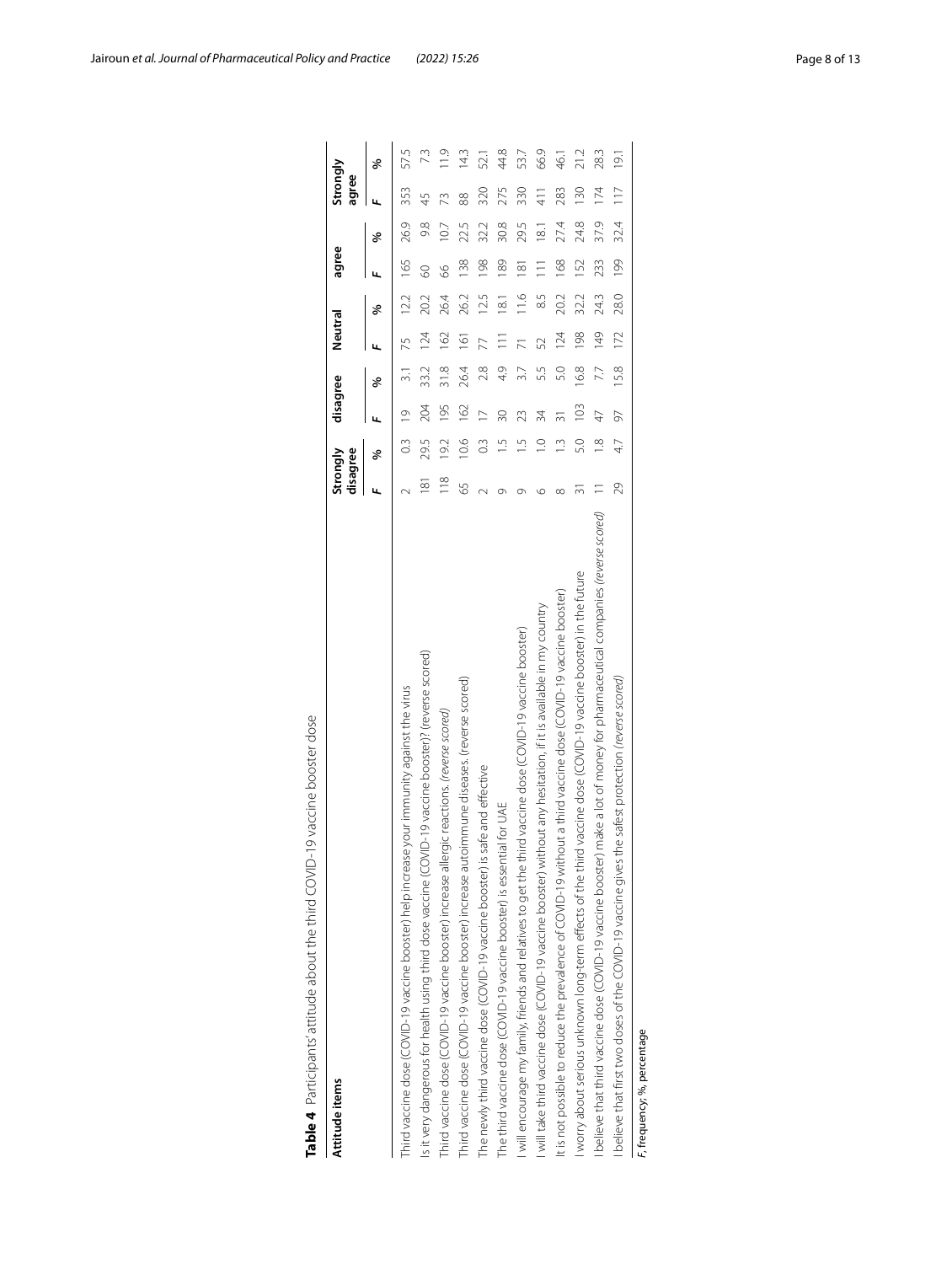| Demographic                                      | Groups                        |           | Attitude score $\geq$ 34 |       |            |
|--------------------------------------------------|-------------------------------|-----------|--------------------------|-------|------------|
|                                                  |                               | <b>OR</b> | 95% CI                   |       | P-value    |
|                                                  |                               |           | Lower                    | Upper |            |
| Gender                                           | Male                          |           |                          |       |            |
|                                                  | Female                        | 0.990     | 0.934                    | 1.050 | 0.743      |
| Age                                              | $18 - 22$                     | 1.024     | 0.881                    | 1.190 | 0.760      |
|                                                  | $23 - 26$                     | 1.028     | 0.884                    | 1.194 | 0.723      |
|                                                  | $27 - 30$                     | 0.998     | 0.856                    | 1.162 | 0.975      |
|                                                  | $31 - 36$                     | 0.926     | 0.764                    | 1.121 | 0.431      |
|                                                  | $\geq$ 37                     |           |                          |       |            |
| Nationality                                      | Emirati                       | 1.032     | 0.905                    | 1.178 | 0.636      |
|                                                  | African                       | 1.020     | 0.901                    | 1.155 | 0.752      |
|                                                  | Western                       | 0.929     | 0.823                    | 1.050 | 0.239      |
|                                                  | Asian                         | 0.999     | 0.894                    | 1.118 | 0.991      |
|                                                  | Arabic                        |           |                          |       |            |
| Education                                        | Primary school/elementary     | 0.933     | 0.820                    | 1.062 | 0.295      |
|                                                  | Secondary education           | 0.905     | 0.798                    | 1.026 | 0.120      |
|                                                  | Diploma                       | 0.892     | 0.787                    | 1.011 | 0.074      |
|                                                  | University degree             | 0.888     | 0.775                    | 1.019 | 0.091      |
|                                                  | Post-graduate degree          |           |                          |       |            |
| Employment                                       | Student                       |           |                          |       |            |
|                                                  | Unemployed                    | 2.473     | 2.138                    | 2.860 | $< 0.001*$ |
|                                                  | Employee in non-health sector | 2.052     | 1.891                    | 2.227 | $< 0.001*$ |
|                                                  | Employee in health sector     | 1.611     | 1.489                    | 1.743 | $< 0.001*$ |
| Have any chronic diseases                        |                               | 0.876     | 0.801                    | 0.959 | $0.004*$   |
| Have relatives who infected with the Covid-19    |                               | 1.183     | 1.057                    | 1.323 | $0.003*$   |
| Have infected with Covid-19                      |                               | 1.246     | 1.079                    | 1.440 | $0.002*$   |
| Received first two doses of the COVID-19 vaccine |                               | 1.080     | 1.015                    | 1.148 | $0.015*$   |
| Admitted to hospital due to COVID-19 symptoms    |                               | 2.249     | 1.843                    | 2.744 | $< 0.001*$ |

<span id="page-8-0"></span>**Table 5** Multivariate analysis of factors associated with the attitude about third COVID-19 vaccine booster dose

\* *P*-values less than 0.05 were considered statistically signifcant, OR, odds ratio; CI, confdence interval

by the government among the public on the importance of taking the vaccine, particularly the booster dose. Meanwhile, the severity of COVID-19, including its mortality rates, may have been underreported or incorrectly transmitted, thereby mitigating the urgency to get the vaccine and highlighting the questions of its safety  $[46]$  $[46]$ , while the UAE population may be more hesitant to inform themselves about the disease or its vaccines. This underlines the need to give the members of the community access to information on the vaccines that is trusted and grounded in solid evidence. When designing vaccination education campaigns, policymakers should seek to enhance the public's trust in the vaccines and eliminate the social and fnancial barriers to vaccination, while aiming to address the public health issues underlying vaccine hesitancy [\[43](#page-11-28)[–45\]](#page-11-29).

This study found that participants with a higher education level, with a prior history of COVID-19 infection, and a previous experience of having taken the vaccine all demonstrated more knowledge of the booster dose. This is in line with the findings of prior research  $[47-50]$  $[47-50]$  $[47-50]$ . Similarly, research in China [\[51](#page-12-3)] and Hong Kong [[48](#page-12-4)] has revealed that individuals who had already taken the infuenza vaccine showed a higher willingness to take the COVID-19 vaccine. This is likely to be due to having had a prior positive experiences of receiving a vaccine.

Overall, 70.2% of the study's participants expressed that they would receive the booster dose. In comparison, the literature has found that vaccine hesitancy rates range widely across populations and countries. For example, Lazarus et al., as part of a global survey, identifed vaccine acceptance rates between below 55% (Russia) and 90% (China) [[52\]](#page-12-5). Similarly, Sallam et al. [\[53\]](#page-12-6), in a literature review, found substantial variation in vaccine acceptance rates among adults, reaching a high of 97% in Ecuador and lows of 23.6% in Kuwait and 28.4% [\[23](#page-11-14)]. Research in the context of sub-Saharan Africa indicated 51% vaccine acceptance, while 67% was found for Saudi Arabia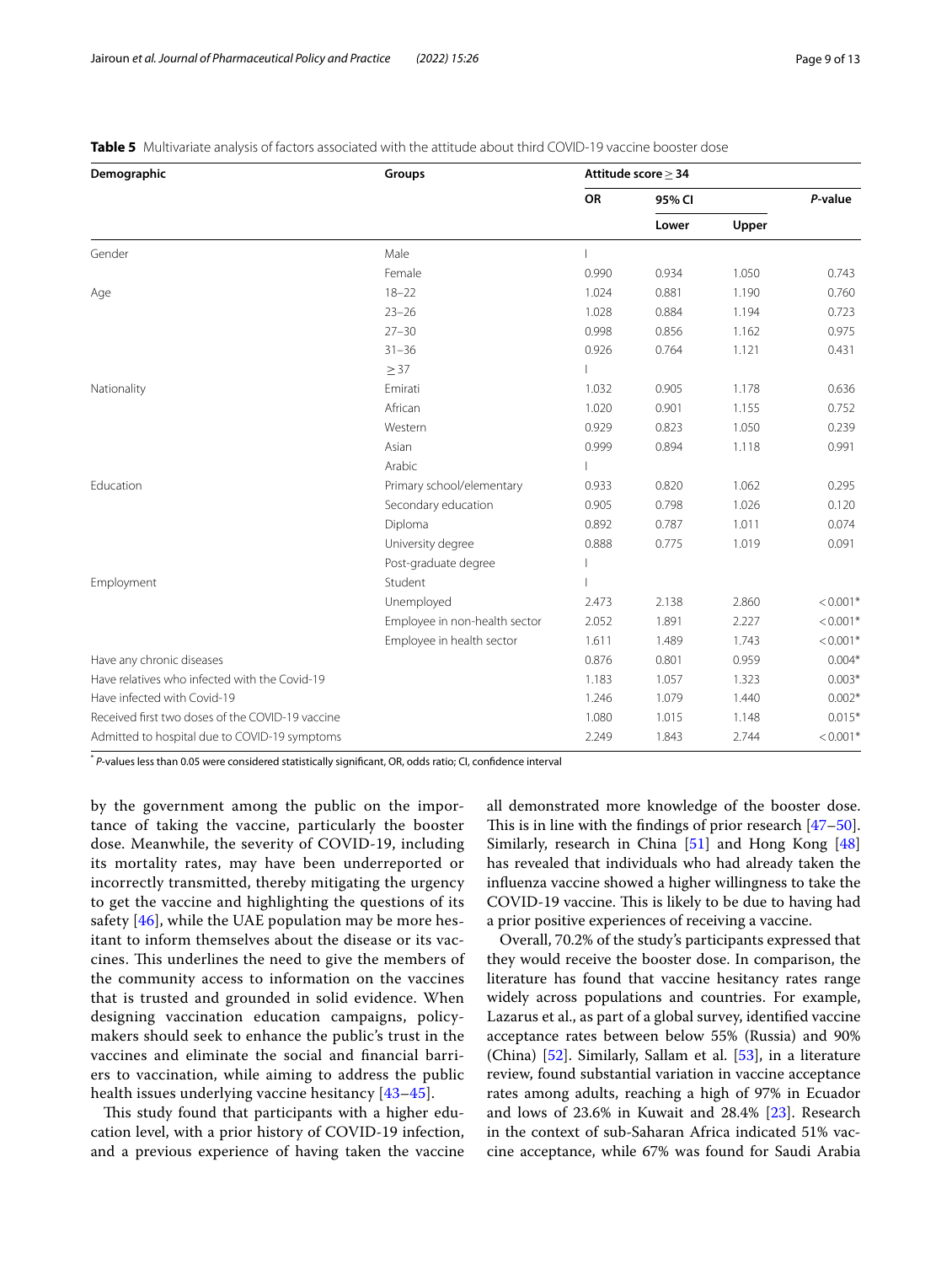[[39\]](#page-11-24). Finally, Sallam, performing a systemic review, further found vaccine acceptance rates ranging from 27.7% (Congo) to  $78.1\%$  (Israel)  $[54, 55]$  $[54, 55]$  $[54, 55]$ . The findings for vaccine acceptance among healthcare workers are similar, with substantial variation seen among health science students globally and increased vaccine hesitancy levels in middle- and low-income nations [\[56,](#page-12-9) [57](#page-12-10)].

Recent research in the UAE found that the vaccine acceptance rate was infuenced by concerns about unforeseen problems (65.5%), unforeseen impacts  $(35.1%)$  and general mistrust  $(47.3%)$   $[35]$  $[35]$ . These concerns tended be linked to the potential side efects of the vaccine as well as the limited availability of trial data assessing its benefits. This finding highlights the need to implement stronger and more efective health education efforts that prioritize a wide range of sociodemographic categories, with the ultimate aim of enhancing the uptake of COVID-19 vaccination, both in the UAE and globally. More information on the vaccines' side efects and efectiveness would be of great beneft as the research has demonstrated that increased knowledge leads to reduced vaccine hesitancy rates in the long term [\[32](#page-11-18), [58,](#page-12-11) [59](#page-12-12)]. A suitable way to achieve this is by strengthening public health education and employing vaccine promoters, such as healthcare workers, to increase the public's willingness to take the vaccine [\[60–](#page-12-13)[62\]](#page-12-14).

The findings of this study reveal that individuals' attitudes towards and willingness to take the booster dose are infuenced by a signifcant number of sociodemographic factors. As a result, we expect that our results will be able to inform future campaigns aiming to foster awareness of health in general and of COVID-19 vaccination in particular.

We found that participants who had a higher education and who had already received both COVID-19 vaccine doses early on were more positively inclined towards COVID-19 vaccination in general and were more willing to take the booster dose. This is consistent with the previous research [\[31,](#page-11-30) [38,](#page-11-23) [48](#page-12-4), [49](#page-12-15), [51](#page-12-3), [63\]](#page-12-16). For example, a study in Saudi Arabia found that individuals working in the public sector and who had at least a postgraduate degree were more willing to take the COVID-19 vaccine [\[20](#page-11-11)].

Furthermore, those participants in our study who had chronic health issues were signifcantly more likely to be amenable to the booster dose. This contradicts a previous fnding that revealed that participants who have chronic diseases are signifcantly less likely to accept the booster dose than healthy individuals [[45\]](#page-11-29). COVID-19 patients with underlying conditions, such as hypertension, cancer, cardiovascular disease, congestive heart failure, diabetes, and chronic kidney disease, have a signifcantly higher risk of mortality upon contracting the disease [[64](#page-12-17)], making it crucial for this population to receive the vaccine as soon as possible. As a result, they should be prioritized, and more efforts must be made to raise their awareness of the severity and implications of COVID-19 and how the vaccine can mitigate these.

Among the healthcare workers surveyed in this study, 83.5% expressed that they intended to be vaccinated and 16.5% explicitly stated they would not take the vaccine. A previous study in South and Southeast Asia found high vaccine acceptance rates (at least 95%) in that region, with healthcare workers showing a high willingness to receive the vaccine  $[65]$  $[65]$ . This was attributed to their perception of the severity of COVID-19, the safety of the vaccines, the lack of fnancial constraints, low vaccination stigmatization, and a high level of trust in the public health authorities [[65](#page-12-18)]. Meanwhile, vaccine acceptance was previously found to be in 76.63% in China [\[66\]](#page-12-19) and 76.10% in Vietnam [\[67\]](#page-12-20), which is somewhat below the rate found in this study. The conclusion could be drawn that these high rates were due to the participants' good knowledge of the disease's severity, trust in the efectiveness and safety of the vaccines, and the fact that the study took place earlier on in the pandemic than our study. A study in Iraq found a lower rate of vaccine acceptance  $(61.7%)$  [\[68](#page-12-21)], although this was a higher rate than previous work has found for the US; here, above half the surveyed healthcare workers expressed that they had not yet made a decision on the matter  $[69, 70]$  $[69, 70]$  $[69, 70]$  $[69, 70]$ . There have been similar fndings of low acceptance rates across the world, including in Ghana (39.3%) [[71\]](#page-12-24)), Nepal (38.3%) [\[72](#page-12-25)], the Democratic Republic of Congo (27.7%) [[73\]](#page-12-26), and Egypt (21%) [[74](#page-12-27)], while the research has found rates of 50.2% in Nigeria [\[75](#page-12-28)]and 50.52% in Saudi Arabia [\[76](#page-12-29)].

A low willingness to take the vaccine could be linked to healthcare workers' concerns about the vaccines' efficacy, safety, and side efects, in addition to low vaccine confdence, a lack of knowledge, and mistrust in the vaccines' efectiveness [\[63](#page-12-16), [77](#page-12-30), [78](#page-12-31)]. Meanwhile, higher vaccine acceptance has been found for individuals with higher socioeconomic status, those who are in direct contact with patients as part of their profession, a perception of risk and fear of the disease, and having previously had an infuenza vaccination [\[33](#page-11-19)]. Hesitancy among healthcare workers regarding the COVID-19 vaccine could have a two-sided efect: Not only can unvaccinated healthcare workers transmit the virus to their patients, but they are also not be able to encourage their vulnerable patients to receive the vaccine [\[33\]](#page-11-19).

The study is subject to a few limitations. First, we used a cross-sectional survey, which does not allow strong conclusions to be drawn about the possible relationships between the variables; hence, this area would beneft from a longitudinal study. Second, the online self-reporting method used here may have introduced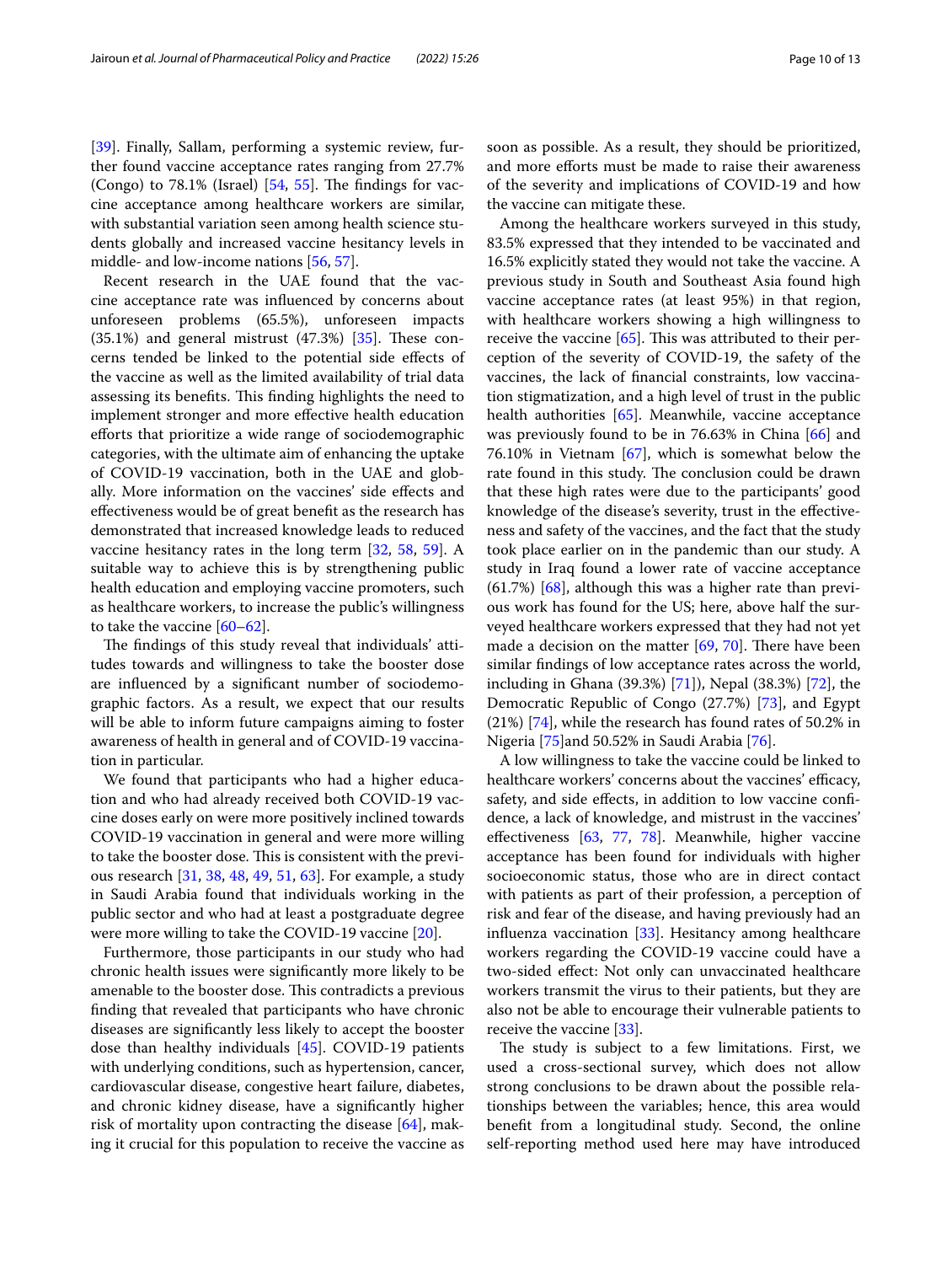bias in relation to social acceptability and memory; furthermore, older individuals or those with a lower socioeconomic status may have been excluded due to a lack of Internet access. Hence, the results may not be generalizable. Third, some important concerns may have gone unaccounted for because we used a closed-ended questionnaire. Nonetheless, selection, social desirability, and recall biases are sometimes found in observational methodologies, and these may have been reduced in this study due to the simple random sampling technique. In addition, this study is the frst to examine community perceptions in the UAE towards the booster dose, meaning that the fndings ofer important implications for the makers and planners of health policy, with the aim of vaccinating as many people as possible to end the pandemic.

## **Conclusions**

To the authors' best knowledge, this study is the frst to examine the knowledge, perceptions, and attitudes among the general population in Gulf Cooperation Council countries (GCC) and UAE regarding the COVID-19 vaccine and their willingness to receive the booster dose. We have found that while the participants had generally inadequate knowledge about the booster dose, they did show more positive attitudes towards the vaccination in the context of the UAE. Hence, necessary steps should be taken by the government and public health authorities, in line with the local culture, to increase vaccination acceptance and foster positive attitudes towards the vaccine. A suitable approach to this would be to develop an educational framework that could demonstrate the risks of vaccine avoidance or delay to the general population. Specifcally, in order to fght the disease, a transparent educational effort underlining the social benefits of receiving the vaccine would be highly benefcial. Our fndings on the public's knowledge, perceptions and attitudes regarding the booster dose and their refusal to take it can help shape health policies and vaccination campaigns in the UAE. By revealing those factors that are most strongly infuencing the willingness to get vaccinated, this study may thus add to the development of a pathway out of the pandemic. Specifcally, health authorities should pay more attention to the false information being disseminated across the internet, especially social media. Also, healthcare workers should be trained in vaccinology and virology to make sure that they are able to understand important developments in these felds and convey the fndings to their patients.

#### **Acknowledgements**

The authors are extremely grateful to the survey participants who took the time to participate in the study. Without their participation and feedback, this study would not have been possible.

#### **Authors' contributions**

AAJ, FED and ZB, designed the study. MJ, MS, MRAA, and MH responsible for data collection. AAJ, MJ, MH, FE and MH analyzed and interpreted the data. AAJ, SSA, MRAA and FE drafted the manuscript. All authors read and approved the fnal manuscript.

#### **Funding**

The authors received no specifc funding for this work.

#### **Availability of data and materials**

The data that support the findings of this study are available from the corresponding author upon reasonable request.

#### **Declarations**

#### **Ethics approval and consent to participate**

The Institutional Ethical Review Committee of AAU approved this study. All individuals who participated in the survey did so voluntarily. The study purpose was outlined on the cover page of the questionnaire, and respondents' continuing to the subsequent page were assumed to have given their consent. Respondents' identities were not recorded in any way, and they were assured of their confdentiality.

#### **Consent for publication**

Not applicable.

#### **Competing interests**

The authors declare that there is no conflict of interest regarding the publication of this article.

#### **Author details**

<sup>1</sup> Health and Safety Department, Dubai Municipality, Dubai, UAE. <sup>2</sup> School of Pharmaceutical Sciences, Universiti Sains Malaysia, 11800 Gelugor, Pulau Pinang, Malaysia. <sup>3</sup> Pharmacy Department, Emirates Health Services, Dubai, UAE. <sup>4</sup>College of Pharmacy, Al Ain University, Al Ain, UAE. <sup>5</sup> AAU Health and Biomedical Research Center, Al Ain University, Abu Dhabi, UAE. <sup>6</sup>College of Pharmacy and Health Sciences, Ajman University, Ajman, UAE. <sup>7</sup>Center of Medical and Bio‑Allied Health Sciences Research, Ajman University Ajman, Ajman 346, UAE. <sup>8</sup>College of Medicine, University of Sharjah, Sharjah, UAE.<br><sup>9</sup>Department of Family and Community Medicine and Behavioural Science <sup>9</sup> Department of Family and Community Medicine and Behavioural Science University of Sharjah, Sharjah, UAE. 10Edgware Community Hospital Barnet, Enfield and Haringey Mental Health, NHS Trust, Edgware, UK. <sup>11</sup> Department of Pharmacy, University of Huddersfeld, Huddersfeld HD1 3DH, UK.

## Received: 30 December 2021 Accepted: 14 March 2022 Published online: 28 March 2022

#### **References**

- <span id="page-10-0"></span>1. Valencia DN. Brief review on COVID-19: the 2020 pandemic caused by SARS-CoV-2. Cureus. 2020;12(3):e7386.
- <span id="page-10-1"></span>2. Baloch S, Baloch MA, Zheng T, Pei X. The coronavirus disease 2019 (COVID-19) pandemic. Tohoku J Exp Med. 2020;250(4):271–8.
- <span id="page-10-2"></span>3. Lotf M, Hamblin MR, Rezaei N. COVID-19: transmission, prevention, and potential therapeutic opportunities. Clinica chimica acta Int J Clin Chem. 2020;508:254–66.
- <span id="page-10-3"></span>4. Rahman HS, Aziz MS, Hussein RH, Othman HH, Salih Omer SH, Khalid ES, Abdulrahman NA, Amin K, Abdullah R. The transmission modes and sources of COVID-19: a systematic review. Int J Surg Open. 2020;26:125–36.
- <span id="page-10-4"></span>5. Meyerowitz EA, Richterman A, Gandhi RT, Sax PE. Transmission of SARS-CoV-2: a review of viral, host, and environmental factors. Ann Intern Med. 2021;174(1):69–79.
- <span id="page-10-5"></span>6. Esakandari H, Nabi-Afadi M, Fakkari-Afadi J, Farahmandian N, Miresmaeili SM, Bahreini E. A comprehensive review of COVID-19 characteristics. Biol Proc Online. 2020;22:19. [https://doi.org/10.1186/s12575-020-00128-2.](https://doi.org/10.1186/s12575-020-00128-2)
- <span id="page-10-6"></span>7. Lauer SA, Grantz KH, Bi Q, Jones FK, Zheng Q, Meredith HR, Azman AS, Reich NG, Lessler J. The incubation period of coronavirus disease 2019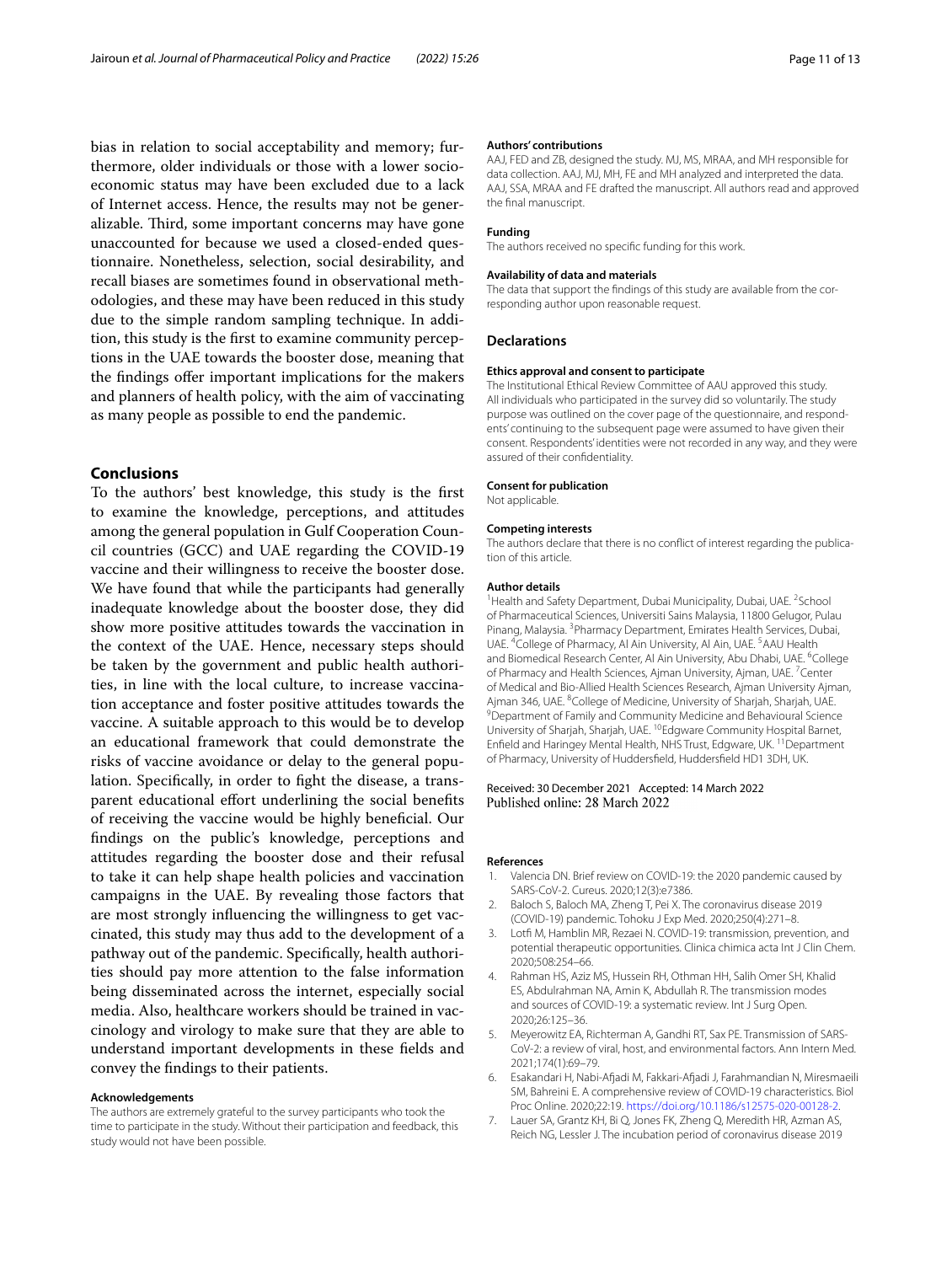(COVID-19) from publicly reported confrmed cases: estimation and application. Ann Intern Med. 2020;172(9):577–82.

- <span id="page-11-0"></span>8. Alimohamadi Y, Sepandi M, Taghdir M, Hosamirudsari H. Determine the most common clinical symptoms in COVID-19 patients: a systematic review and meta-analysis. J Prev Med Hyg. 2020;61(3):E304–12.
- <span id="page-11-1"></span>9. Pfeifer M, Hamer OW. COVID-19-pneumonie [COVID-19 pneumonia]. Der Internist. 2020;61(8):793–803. [https://doi.org/10.1007/](https://doi.org/10.1007/s00108-020-00854-5) [s00108-020-00854-5](https://doi.org/10.1007/s00108-020-00854-5).
- <span id="page-11-2"></span>10. Romero Starke K, Petereit-Haack G, Schubert M, Kämpf D, Schliebner A, Hegewald J, Seidler A. The age-related risk of severe outcomes due to COVID-19 infection: a rapid review, meta-analysis, and meta-regression. Int J Environ Res Public Health. 2020;17(16):5974. [https://doi.org/10.3390/](https://doi.org/10.3390/ijerph17165974) [ijerph17165974](https://doi.org/10.3390/ijerph17165974).
- <span id="page-11-3"></span>11. Treskova-Schwarzbach M, Haas L, Reda S, Pilic A, Borodova A, Karimi K, Koch J, Nygren T, Scholz S, Schönfeld V, Vygen-Bonnet S, Wichmann O, Harder T. Pre-existing health conditions and severe COVID-19 outcomes: an umbrella review approach and meta-analysis of global evidence. BMC Med. 2021;19(1):212.
- 12. McGurnaghan SJ, Weir A, Bishop J, Kennedy S, Blackbourn L, McAllister DA, Hutchinson S, Caparrotta TM, Mellor J, Jeyam A, O'Reilly JE, Wild SH, Hatam S, Höhn A, Colombo M, Robertson C, Lone N, Murray J, Butterly E, Petrie J, Scottish Diabetes Research Network Epidemiology Group. Risks of and risk factors for COVID-19 disease in people with diabetes: a cohort study of the total population of Scotland. Lancet Diabetes Endocrinol. 2021;9(2):82–93. [https://doi.org/10.1016/S2213-8587\(20\)30405-8.](https://doi.org/10.1016/S2213-8587(20)30405-8)
- <span id="page-11-4"></span>13. Preskorn SH. The 5% of the population at high risk for severe COVID-19 infection is identifiable and needs to be taken into account when reopening the economy. J Psychiatr Pract. 2020;26(3):219–27.
- <span id="page-11-5"></span>14. Pai SM, Othman AA, Rusch L, Masters JC, Greene D, Rogge M, Gries JM, Clementi W, Kumar P, Younis I, Salem AH, Gaynes BI, Pastino G, Derendorf H, Public Policy Committee of the American College of Clinical Pharmacology. Science and evidence-based review and approval of COVID-19 vaccines: a statement of support for the US FDA. J Clin Pharmacol. 2021;61(3):277–9.
- <span id="page-11-6"></span>15. Kaur SP, Gupta V. COVID-19 vaccine: a comprehensive status report. Virus Res. 2020;288:198114.
- <span id="page-11-7"></span>16. Burki T. Booster shots for COVID-19-the debate continues. Lancet Infect Dis. 2021;21(10):1359–60.
- <span id="page-11-8"></span>17. Del Bello A, Abravanel F, Marion O, Couat C, Esposito L, Lavayssière L, Izopet J, Kamar N. Efficiency of a boost with a third dose of anti-SARS-CoV-2 messenger RNA-based vaccines in solid organ transplant recipients. Am J Transplant. 2021. [https://doi.org/10.1111/ajt.16775.Advanceonlinepublica](https://doi.org/10.1111/ajt.16775.Advanceonlinepublication) [tion.](https://doi.org/10.1111/ajt.16775.Advanceonlinepublication)
- <span id="page-11-9"></span>18. In brief: Third dose of mRNA-based COVID-19 vaccines for immunocompromised persons. The Medical letter on drugs and therapeutics, 2021; 63(1633): 145–146.
- <span id="page-11-10"></span>19. World Health Organization. Ten threats to global health in 2019. 2019 (cited 2021 Dec 20). [https://www.who.int/news-room/spotlight/ten](https://www.who.int/news-room/spotlight/ten-threats-to-global-health-in-2019) [threats-to-global-health-in-2019](https://www.who.int/news-room/spotlight/ten-threats-to-global-health-in-2019).
- <span id="page-11-11"></span>20. Al-Mohaithef M, Padhi BK. Determinants of COVID-19 vaccine acceptance in Saudi Arabia: a web-based National Survey. J Multidiscip Healthc. 2020;13:1657–63.
- <span id="page-11-12"></span>21. Elhadi M, Alsouf A, Alhadi A, Hmeida A, Alshareea E, Dokali M, Abodabos S, Alsadiq O, Abdelkabir M, Ashini A, Shaban A. Knowledge, attitude, and acceptance of healthcare workers and the public regarding the COVID-19 vaccine: a cross-sectional study. BMC Public Health. 2021;21(1):1–21.
- <span id="page-11-13"></span>22. Sherman SM, Smith LE, Sim J, et al. COVID-19 vaccination intention in the UK: results from the COVID-19 vaccination acceptability study (CoVAccS), a nationally representative cross-sectional survey. Hum Vaccin Immunother. 2020;25:1–10.
- <span id="page-11-14"></span>23. Malik AA, McFadden SM, Elharake J, Omer SB. Determinants of COVID-19 vaccine acceptance in the US. EClinicalMedicine. 2020;26: 100495. [https://doi.org/10.1016/j.eclinm.2020.100495.](https://doi.org/10.1016/j.eclinm.2020.100495)
- <span id="page-11-15"></span>24. Cerda AA, García LY. Hesitation and refusal factors in individuals' decisionmaking processes regarding a coronavirus disease 2019 vaccination. Front Public Health. 2021;9:626852. [https://doi.org/10.3389/fpubh.2021.](https://doi.org/10.3389/fpubh.2021.62685230) [62685230.](https://doi.org/10.3389/fpubh.2021.62685230)
- 25. Biswas MR, Alzubaidi MS, Shah U, Abd-Alrazaq AA, Shah Z. A scoping review to fnd out worldwide COVID-19 vaccine hesitancy and its underlying determinants. Vaccines. 2021;9(11):1243. [https://doi.org/10.](https://doi.org/10.3390/vaccines9111243) [3390/vaccines9111243](https://doi.org/10.3390/vaccines9111243).
- 26. Wiysonge CS, Ndwandwe D, Ryan J, et al. Vaccine hesitancy in the era of COVID-19: could lessons from the past help in divining the future? Hum Vaccin Immunother. 2021. [https://doi.org/10.1080/21645515.](https://doi.org/10.1080/21645515.2021.189306249) [2021.189306249](https://doi.org/10.1080/21645515.2021.189306249).
- <span id="page-11-16"></span>27. Harapan H, Wagner AL, Yufka A, et al. Acceptance of a COVID-19 Vaccine in Southeast Asia: a cross-sectional study in Indonesia. Front Public Health. 2020;8:381.
- <span id="page-11-17"></span>28. Bell S, Clarke R, Mounier-Jack S, Walker JL, Paterson P. Parents' and guardians' views on the acceptability of a future COVID-19 vaccine: a multi-methods study in England. Vaccine. 2020;38(49):7789–98. [https://](https://doi.org/10.1016/j.vaccine.2020.10.02751) [doi.org/10.1016/j.vaccine.2020.10.02751](https://doi.org/10.1016/j.vaccine.2020.10.02751).
- 29. Leng A, Maitland E, Wang S, Nicholas S, Liu R, Wang J. Individual prefer‑ ences for COVID-19 vaccination in China. Vaccine. 2021;39(2):247–54. <https://doi.org/10.1016/j.vaccine.2020.12.00952>.
- 30. Detoc M, Bruel S, Frappe P, Tardy B, Botelho-Nevers E, Gagneux- BA. Intention to participate in a COVID-19 vaccine clinical trial and to get vaccinated against COVID-19 in France during the pandemic. Vaccine. 2020;38(45):7002–6. <https://doi.org/10.1016/j.vaccine.2020.09.04153>.
- <span id="page-11-30"></span>31. Gagneux-Brunon A, Detoc M, Bruel S, et al. Intention to get vaccinations against COVID-19 in French healthcare workers during the frst pandemic wave: a cross-sectional survey. J Hosp Infect. 2021;108:168– 73.<https://doi.org/10.1016/j.jhin.2020.11.02054>.
- <span id="page-11-18"></span>32. Walkowiak MP, Walkowiak D. Predictors of COVID-19 vaccination campaign success: lessons learnt from the pandemic so far. A case study from Poland. Vaccines. 2021;9(10):1153. [https://doi.org/10.3390/vacci](https://doi.org/10.3390/vaccines9101153) [nes9101153.](https://doi.org/10.3390/vaccines9101153)
- <span id="page-11-19"></span>33. Biswas N, Mustapha T, Khubchandani J, Price JH. The nature and extent of COVID-19 vaccination hesitancy in healthcare workers. J Community Health. 2021;46:1244.
- <span id="page-11-20"></span>34. Adane M, Ademas A, Kloos H. Knowledge, attitudes, and perceptions of COVID-19 vaccine and refusal to receive COVID-19 vaccine among healthcare workers in northeastern Ethiopia. BMC Public Health. 2022;22(1):1–4.
- <span id="page-11-21"></span>35. Shahwan M, Suliman A, Jairoun AA, Alkhoujah S, Al-Hemyari SS, Al-Tamimi SK, Godman B, Mothana RA. Prevalence, knowledge and potential determinants of COVID-19 vaccine acceptability among university students in the United Arab Emirates: fndings and implications. J Multidiscip Healthc. 2022;15:81.
- <span id="page-11-22"></span>36. Cascini F, Pantovic A, Al-Ajlouni Y, Failla G, Ricciardi W. Attitudes, acceptance and hesitancy among the general population worldwide to receive the COVID-19 vaccines and their contributing factors: a systematic review. EClinicalMedicine. 2021;40:101113.
- 37. Ahmed MH, Siraj SS, Klein J, Ali FY, Kanfe SG. Knowledge and attitude towards second COVID-19 vaccine dose among health professionals working at public health facilities in a low income country. Infect Drug Resist. 2021;14:3125.
- <span id="page-11-23"></span>38. El-Elimat T, AbuAlSamen MM, Almomani BA, Al-Sawalha NA, Alali FQ. Acceptance and attitudes toward COVID-19 vaccines: a cross-sectional study from Jordan. PLoS ONE. 2021;16(4):e0250555.
- <span id="page-11-24"></span>39. Lawshe CH. A quantitative approach to content validity. Pers Psychol. 1975;28:563–75.
- <span id="page-11-25"></span>40. Polit DF, Beck CT, Owen SV. Is the CVI an acceptable indicator of content validity? Appraisal Recommend Res Nurs Health. 2007;30:459–67.
- <span id="page-11-26"></span>41. Sanche S, Lin YT, Xu C, Romero-Severson E, Hengartner N, Ke R. High contagiousness and rapid spread of severe acute respiratory syndrome coronavirus 2. Emerg Infect Dis. 2020;26(7):1470–7.
- <span id="page-11-27"></span>42. Wong MCS, Wong ELY, Huang J, Cheung AWL, Law K, Chong MKC, et al. Acceptance of the COVID-19 vaccine based on the health belief model: a population-based survey in Hong Kong. Vaccine. 2021;39(7):1148–56.
- <span id="page-11-28"></span>43. Abdullah AC, NA M, Rosliza AM. Predictors for inadequate knowledge and negative attitude towards childhood immunization among parents in Hulu Langat, Selangor, Malaysia. Malaysian J Public Heal Med. 2018;18(1):102–12.
- 44. Ooi PL, Heng ZY, Boon KY. Factors infuencing parents'awareness regarding childhood immunization: fndings of cross-sectional study in northeast Penang Island District, Malaysia. Int J Public Heal Clin Sci. 2019;6(3):130–42.
- <span id="page-11-29"></span>45. Mohamed NA, Solehan HM, Mohd Rani MD, Ithnin M, Che Isahak CI. Knowledge, acceptance and perception on COVID-19 vaccine among Malaysians: a web-based survey. PLoS ONE. 2021;16(8):e0256110.